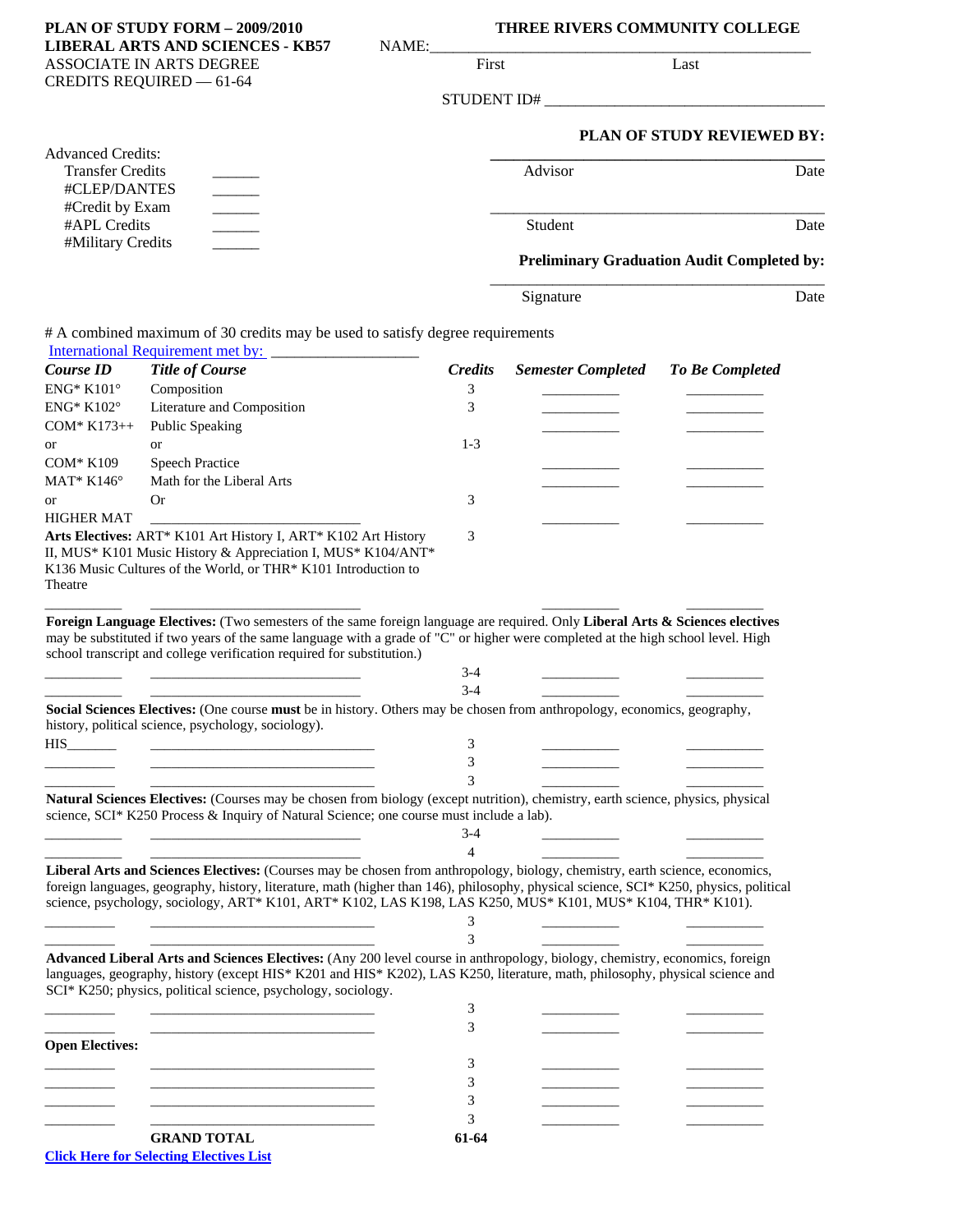°Course has a prerequisite. Students should check course description. ++It is important to note that no fewer than 60 credits are needed to complete the degree. If the one credit speech option is selected, students must be careful to take two four-credit courses somewhere in the program or take an extra course.

## **OTHER REQUIREMENTS:**

In selecting courses, each student must fulfill the following requirements:

### **International/Intercultural Requirement**

All degree-seeking students must complete one course which emphasizes a global, cross-cultural, or multicultural perspective and encourages students to think beyond the boundaries of traditional Western European cultural perspectives.

## **Courses which satisfy this requirement are:**

ANT\* K105 Introduction to Cultural Anthropology ANT\* K136/MUS\* K104 Music Cultures of the World ANT\* K242 Native Peoples of North America BIO\* K180/ENV\* K101 Principles of Environmental Science/Environmental Studies ENG\* K240 Studies in World Literature ENG\* K250 Studies in Ethnic Literature ENG\* K261 Women Writers Across Cultures GEO\* K111 World Regional Geography HIS\* K121 World Civilization I HIS\* K122 World Civilization II HIS\* K218 African American History HIS\* K271 Modern Asia MUS\* K104/ANT\* K136 Music Cultures of the World PHL\* K151 World Religions POL\* K103 Introduction to International Relations SOC\* K103 Social Problems SOC\* K220 Racial & Ethnic Diversity SSC\* K210 World Issues SPA\* K211/K212 Intermediate Spanish

### **Oral Communication Requirement**

All degree-seeking students must complete one course to develop competency in oral communication; the courses which meet this requirement are: COM\* K109 Speech Practice 1 credit COM\* K173 Public Speaking 3 credits

These requirements do not increase the total number of credits needed to complete the degree; they can be met within the 60-61 credits of the degree program by choosing appropriate electives.

### **DEVELOPMENTAL COURSES COMPLETED:**

Writing Workshop \_

Semester/Year

Effective Reading \_

Semester/Year

Basic Math Skills \_

Semester/Year

Basic Algebra

Semester/Year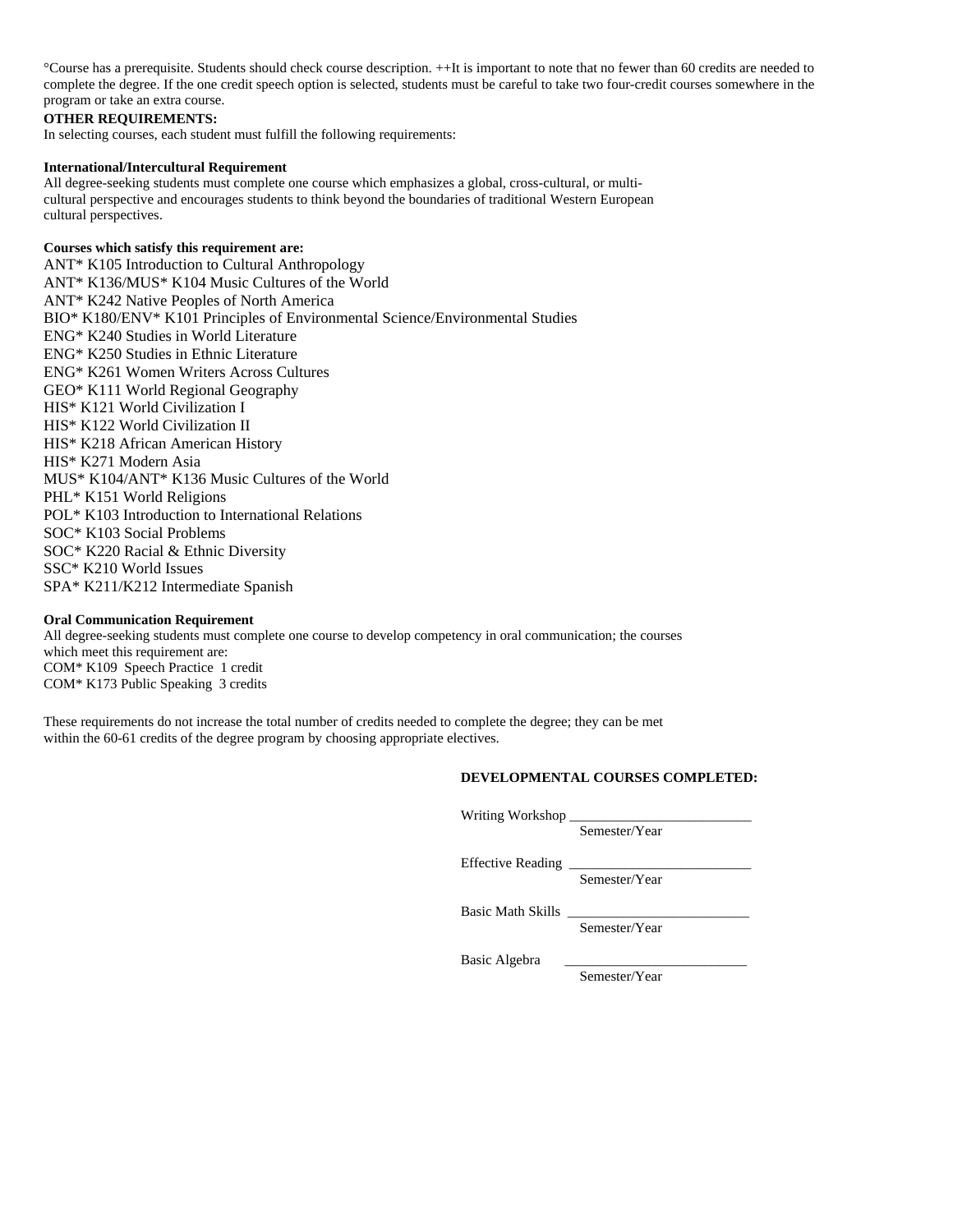### LIBERAL ARTS AND SCIENCES DEGREE SELECTING ELECTIVES

### **FOR THE STUDENT WHO HAS NOT YET MADE A DECISION WHERE TO TRANSFER BUT WOULD EVENTUALLY LIKE TO TRANSFER**

The courses listed below are accepted as General Education Requirements at ECSU, CCSU, and UCONN. Currently, they are the only courses accepted as fulfilling GERs at all three of the universities to which our students transfer most often. For the undecided student, choosing electives from this list assures a high degree of transfer "safety."

#### *Fine Arts*

Choose one of the following: ANT\* K136/MUS\* K104 Music Cultures of the World ART\* K100 Art Appreciation| ART\* K101 Art History I ART\* K102 Art History II MUS\* K101 Music History & Appreciation I MUS\* K104/ANT\* K136 Music Cultures of the World THR\* K101 Introduction to Theatre

#### *Foreign Language*

Take two semesters of one language FRE\* K111 Elementary French I FRE\* K112 Elementary French II OR SPA\* K111 Elementary Spanish I SPA\* K112 Elementary Spanish II

*History Courses* Choose one of the following: HIS\* K121 World Civilization I HIS\* K122 World Civilization II

*Literature Courses* Choose one of the following: ENG\* K213 Poetry ENG\* K214 American Literature II ENG\* K232 British Literature II

*Science Courses* Choose one of the following: AST\* K101; BIO\* K115, K121, K122, K145, K155, K175, K180, K211, K212, K235, K262 (excludes nutrition), K270, K272; CHE\* K111, K121, K122, K210, K217, K218; K232, K240; EAS\* K102; PHY\* K103, K110, K114, K115, K116, K121, K122; K140, K141; OCE\* K101.

**Note: Once a student decides where he/she wishes to transfer, the student should then be guided by the specific requirements of that school. The specific GER requirements for** Eastern, **Central, and UCONN are available in the Student Development Office** 

*Social Science Courses* Choose on of the following: ECN\* K101 Principles of Macroeconomics ECN\* K102 Principles of Microeconomics GEO\* K111 World Regional Geography POL\* K111 American Government POL\* K103 Introduction to International Relations AND Choose one of the following: PSY\* K111 General Psychology I SOC\* K101 Introduction to Sociology SOC\* K103 Social Problems

*In addition, the following courses are accepted as fulfilling GERs at all three schools:* ANT\* K105 Introduction to Cultural Anthropology ENG\* K101 Composition ENG\* K102 Literature & Composition\*

MAT\* K146 Math for Liberal Arts OR MAT\* K167 Principles of Statistics. MAT\* K186 Pre Calculus PHL\* K111 Ethics

\* *If an Eastern bound student completes ENG\* K102, another 200 level literature course is not required to fulfill Eastern's general education requirements.*